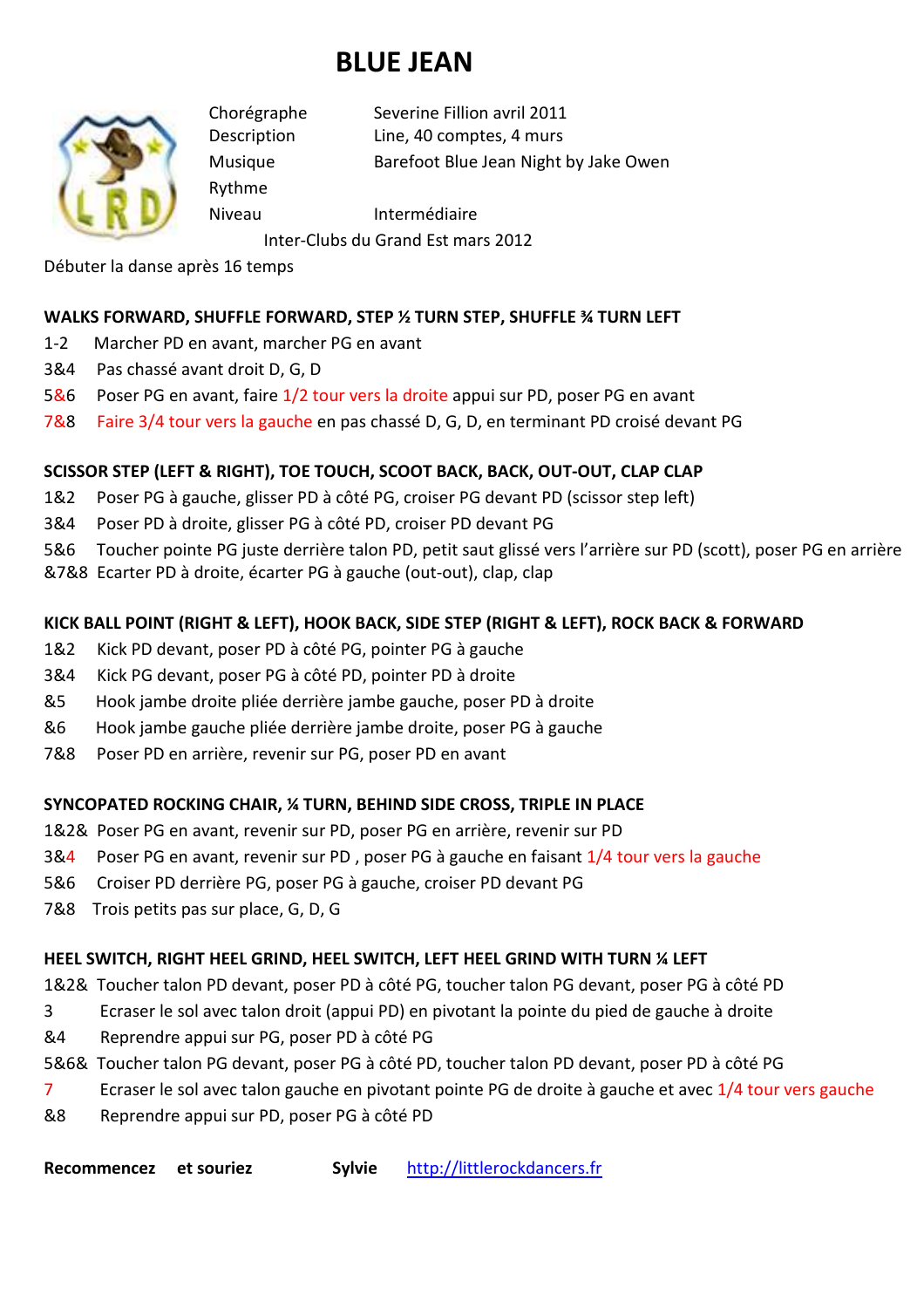#### **Blue Jean**

Choreographed by Séverine Fillion

Description:40 count, 4 wall, intermediate line dance Musique:**Barefoot Blue Jean Night** by Jake Owen

 Intro: 16 WALKS FORWARD, SHUFFLE FORWARD, STEP ½ TURN STEP, SHUFFLE ¾ TURN LEFT 1-2Walks forward right, left 3&4Chassé forward right, left, right 5&6Step left forward, turn ½ right, left step forward (6:00) 7&8Chassé forward right, left, right with ¾ turn left (9:00) Ending right cross over left SCISSOR STEP (LEFT & RIGHT), TOE TOUCH, SCOOT BACK, BACK, OUT-OUT, CLAP CLAP 1&2Left to left, slide right together, cross left over right 3&4Right to right, slide left together, cross right over left 5Touch left toe just behind right heel &6Jump right back, step left back &7Step right to side, step left to side &8Clap, clap KICK BALL POINT (RIGHT & LEFT), HOOK BACK, SIDE STEP (RIGHT & LEFT), ROCK BACK & FORWARD 1&2Kick right forward, step right together, touch left to side 3&4Kick left forward, step left together, touch right to side &5Hook right behind left, step right to side &6Hook left behind right, step left to side 7&8Rock right back, recover to left, step right forward SYNCOPATED ROCKING CHAIR, ¼ TURN, BEHIND SIDE CROSS, TRIPLE IN PLACE 1&2&Rock left forward, recover to right, rock left back, recover to right 3&Rock left forward, recover to right 4Turn ¼ left and step left to side (6:00) 5&6Cross right behind left, step left to side, cross right over left 7&8Triple in place left, right, left HEEL SWITCH, RIGHT HEEL GRIND, HEEL SWITCH, LEFT HEEL GRIND WITH TURN ¼ LEFT 1&2&Touch right heel forward, step right together, touch left heel forward, step left together 3&4Grind right heel forward with weight (swivel right toe from left to right), recover to left, step right together 5&6Touch left heel forward, recover to left, touch right heel forward, recover to right 7&8Grind left heel forward with weight (swivel left toe from right to left) with turn ¼ left recover to right, left step next to right (3:00)

REPEAT

Thanks to Frank Boucheraud for the suggestion of this music

#### **Informations pour contacter le chorégraphe:**



copyright © 1999 - 2012. Kickit